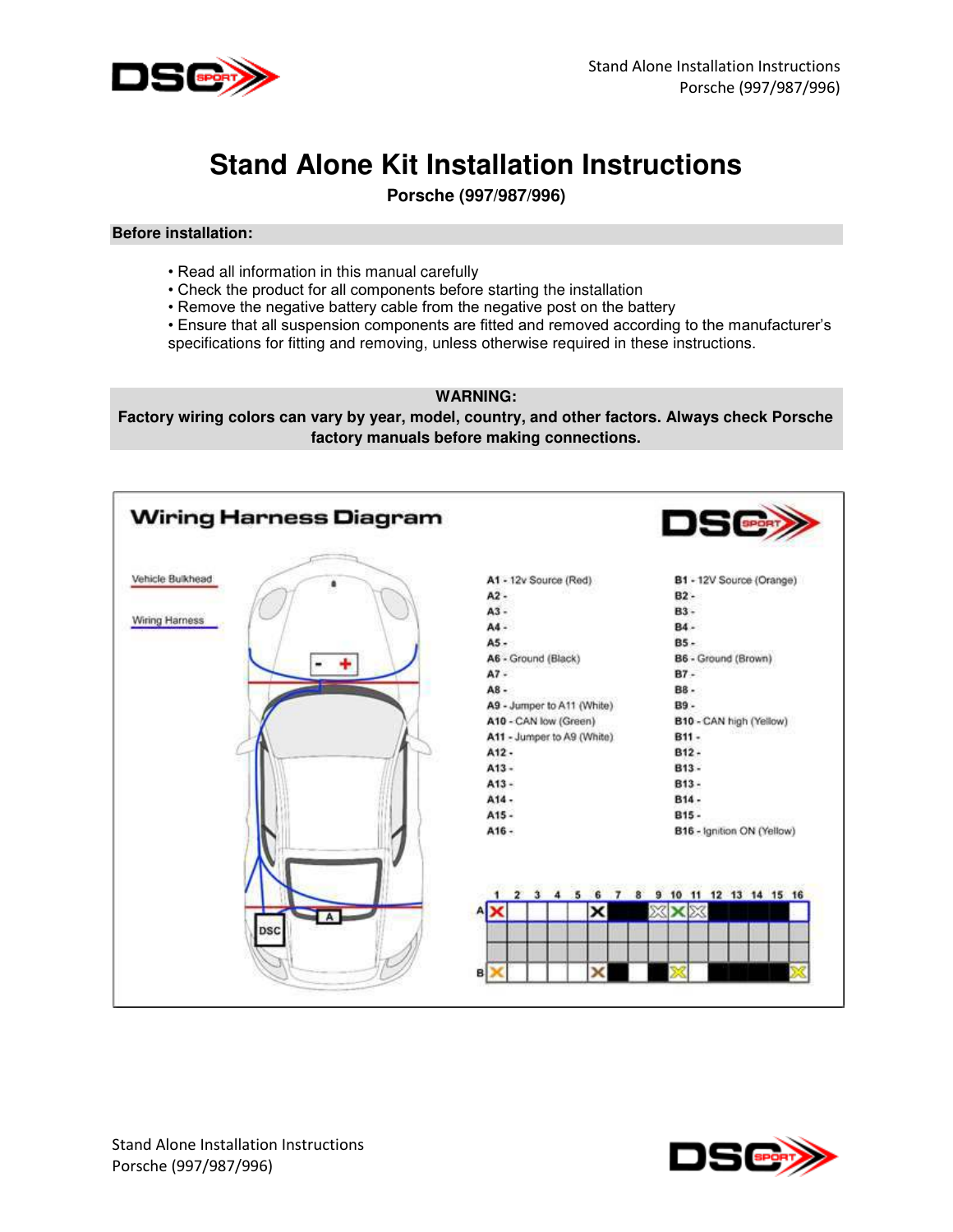

# **I. Accessing ECU, factory wiring looms, etc.**

- a. Remove carpeted engine cover (Figure 1.1)
- b. Remove (2) T20 fasteners from the oil/washer fluid surround (Figure 1.2)
- c. Remove silver plastic accent trim piece (Figure 1.3)
- d. Remove carpeted insert in the trunk closest to the driver side (left side) tail lamp to expose connector block (Figure 1.4). For easier access, peel back second carpeted piece (Figure 1.5)



Figure 1.1 Figure 1.2



Figure 1.3 Figure 1.4





Figure 1.5

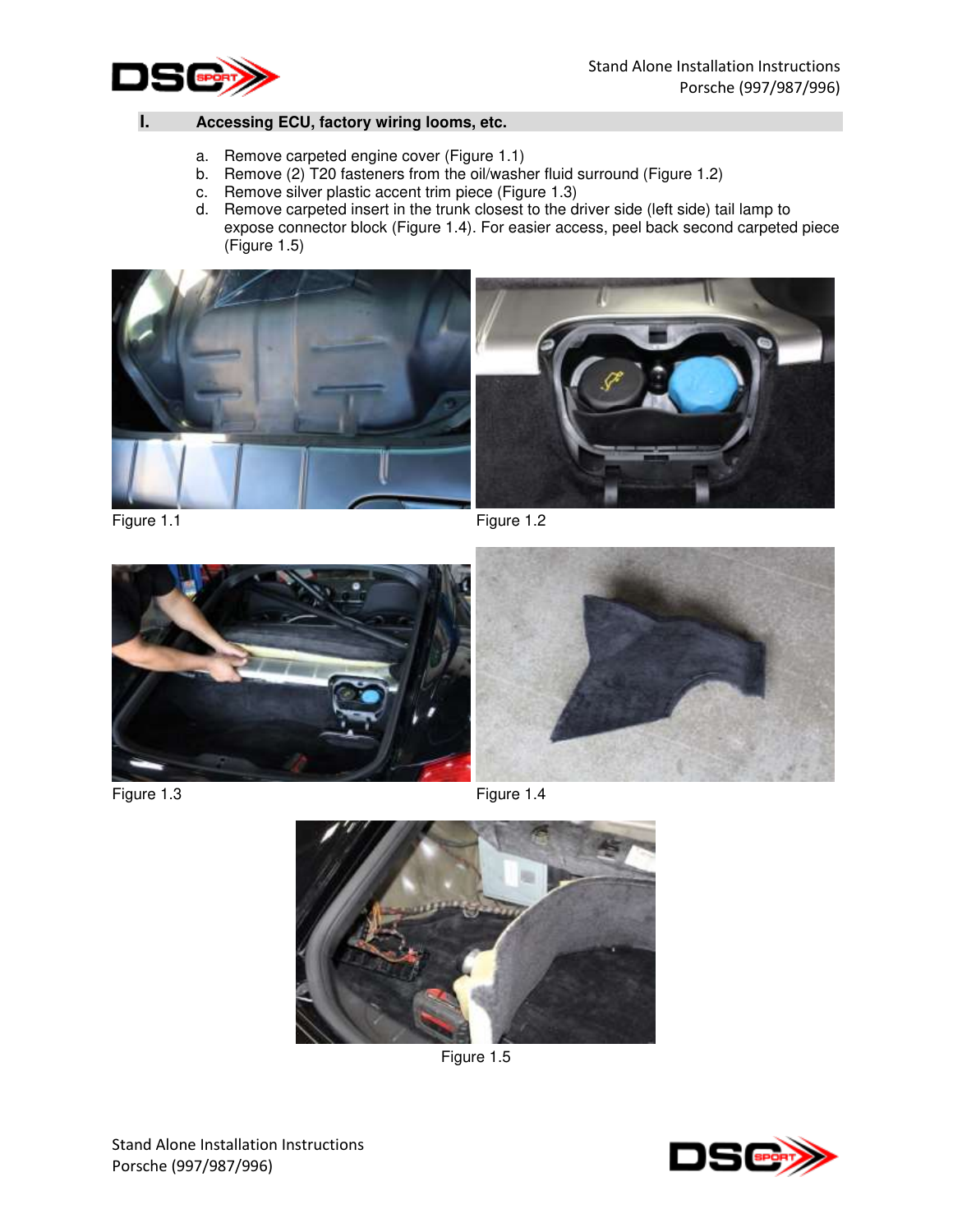



## **II. Project Configuration**

- a. Toggle Switch
	- i. If you will be using a switch (factory switch panel or DSC Sport toggle switch), you will need to pull the white wire loop out of the smaller loom and cut the loop, then cap off. (Figure 2.1)
- b. Accelerometer
	- i. **Gen 1 997 and earlier models**  A DSC Sport 3-axis accelerometer is required for all non-turbo, gen. 1 997/987 and earlier model vehicles. Attach accelerometer to brown male connector of DSC Sport wiring harness. Connector is attached to a 28 inch tail that reaches the center of the rear bulkhead where it is to be mounted (Figure 2.2). The accelerometer must be mounted logo-side-up with the chevrons/wires facing the front of the vehicle. Secure firmly with provided adhesive 3M product.
	- ii. **Gen 2**  Accelerometer is not needed; tuck tail under carpet.



Figure 2.1 Figure 2.2

## **III. Wiring Connections**

a. We recommend soldering all wires for the best possible connection. Use electrical tape to ensure all connections are properly sealed (Figure 3.1)

## **WARNING:**

**Factory wiring colors can vary by year, model, country, and other factors. Always check Porsche factory manuals before making connections.** 

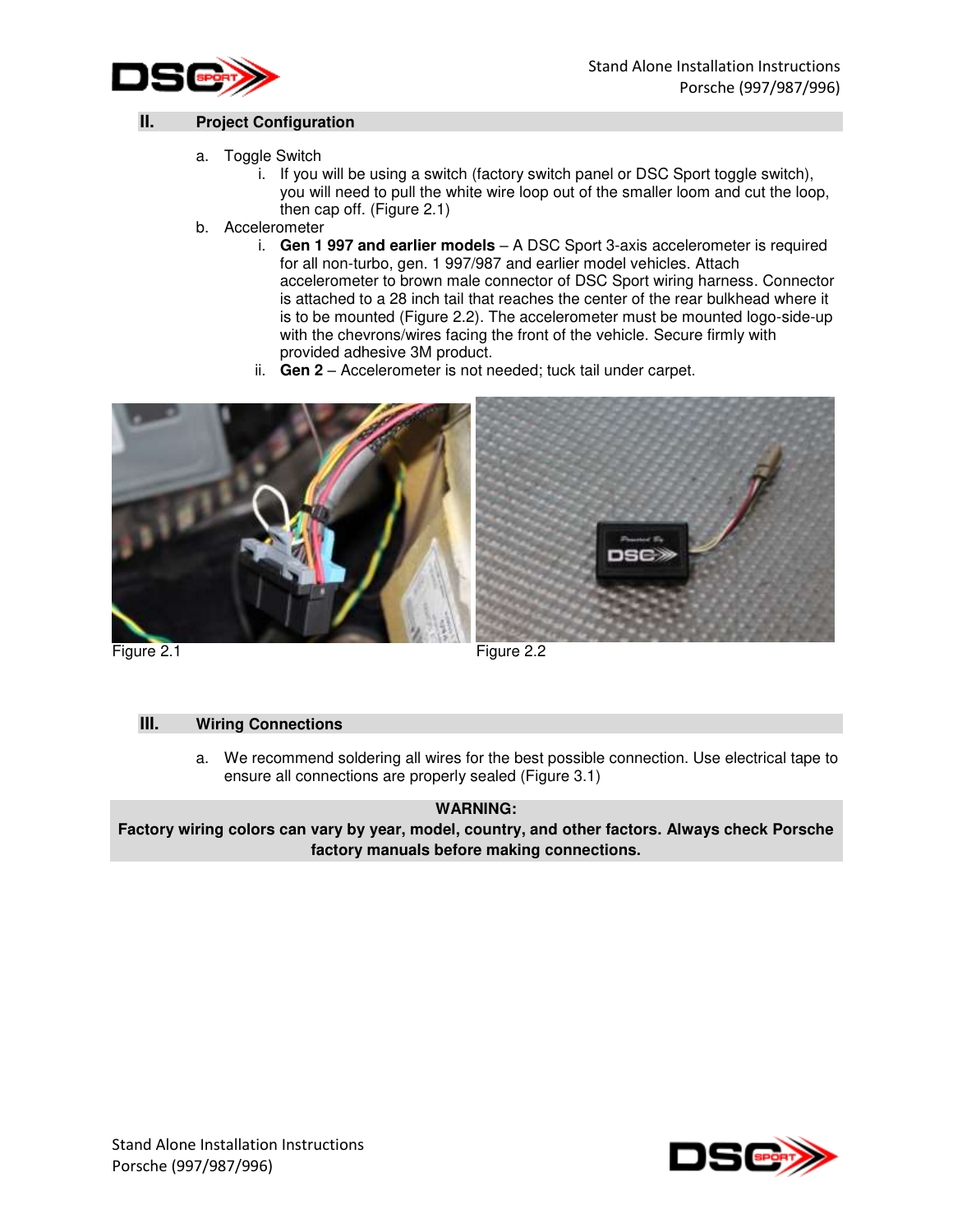

**ORANGE** = 12v SOURCE (Connect to red wire in small black connector) **RED** = 12v SOURCE (Connect to red wire in small black connector) **YELLOW** = IGNITION SWITCH ON (Connect to black/grey wire in large black connector)

**YELLOW/GREEN TWIST** = CAN (Y=hi | G=lo)

(Connect yellow DSC wire to the factory yellow/white tracer (hi). Connect the green DSC wire to the factory black/white tracer. Factory CAN wires will be in a twisted pair going into the large black connector.)

**BLACK** = DEDICATED GROUND (Attachment point is a local factory ground next to the connector/relay block)

**BROWN** = DEDICATED GROUND (Attachment point is a local factory ground next to the connector/relay block)

b. Once you have completed all your connections, plug the connector into the DSC Sport Controller and tuck controller into wheel well underneath the connector/relay block. The spacing should provide a snug fit. If necessary, velcro tape can be used to secure in place (Figure 3.2).



# **IV. Running the Wiring Harness**

- a. Run main harness around shock mount to engine cover. This is where the harness splits to the front and to each rear wheel (Figure 4.1).
- b. Run each rear harness tail to their respective wheel well (see Wiring Harness Diagram on p.1). The wiring tails are marked for easy identification. Follow original factory harness thru the wheel wells (Figure 4.2). Reinstall trim pieces in the trunk area.
- c. Run the main loom for the front shocks along the driver side door sill. Remove sill plate and tuck loom under carpet. Sill plate is attached with (2) T30 fasteners and multiple clips (Figure 4.3)
- d. Once you reach the driver's footwell, you will find a tail with a brown connector that splits from the main harness. This tail will be fed up into dash if using factory switching (multiple maps).

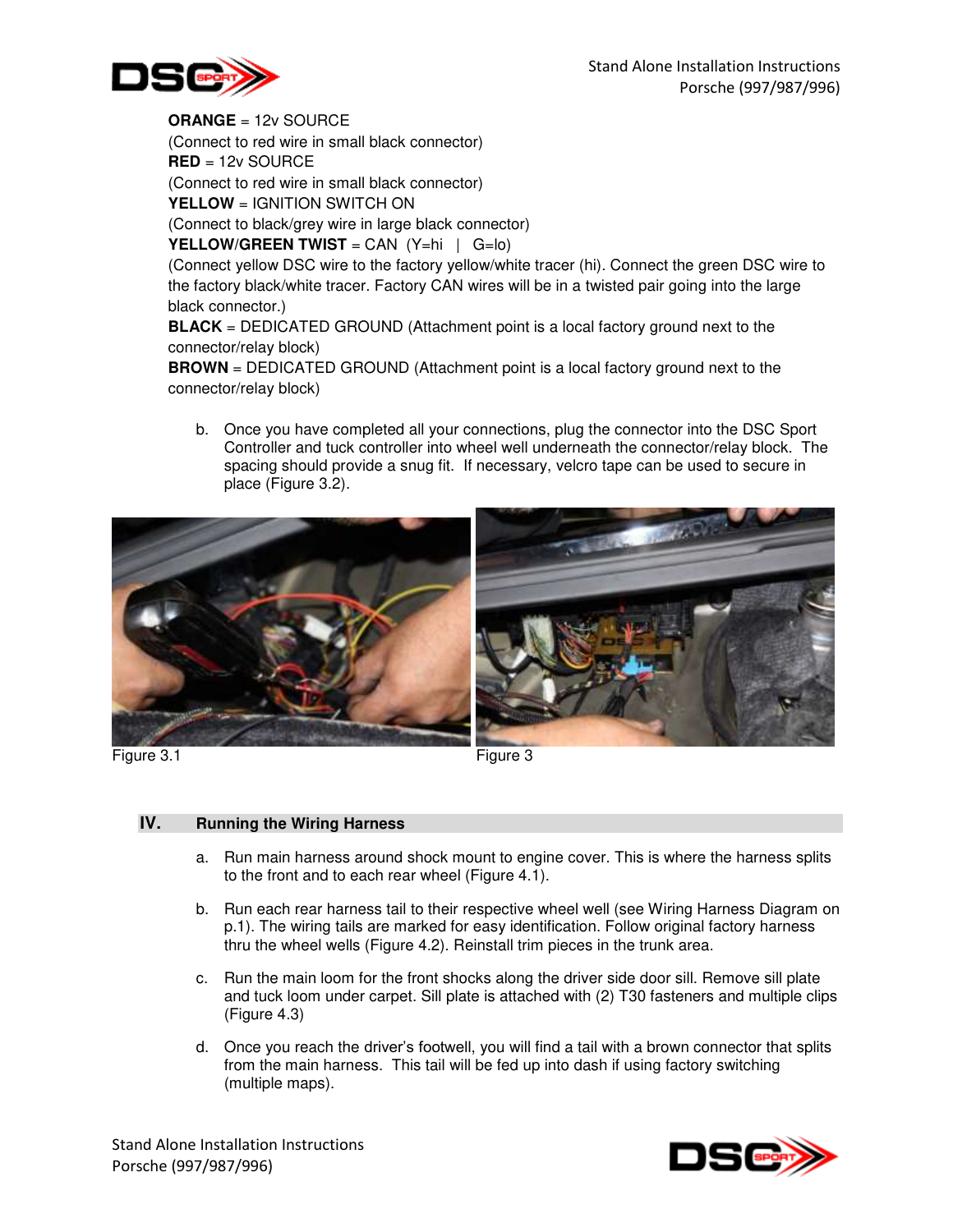

- e. Remove the battery. There is an unused 2 inch grommet that will need a small slit cut into it, to pass wiring thru the bulkhead. This grommet is located behind the battery.
- f. Use plastic zip ties to secure wiring across the bulkhead to their respective wheel wells (Figure 4.4). Follow original factory harness thru the wheel wells and zip tie to existing wiring (Figure 4.5).





Figure 4.1 Figure 4.2





Figure 4.3 Figure 4.4



Figure 4.5

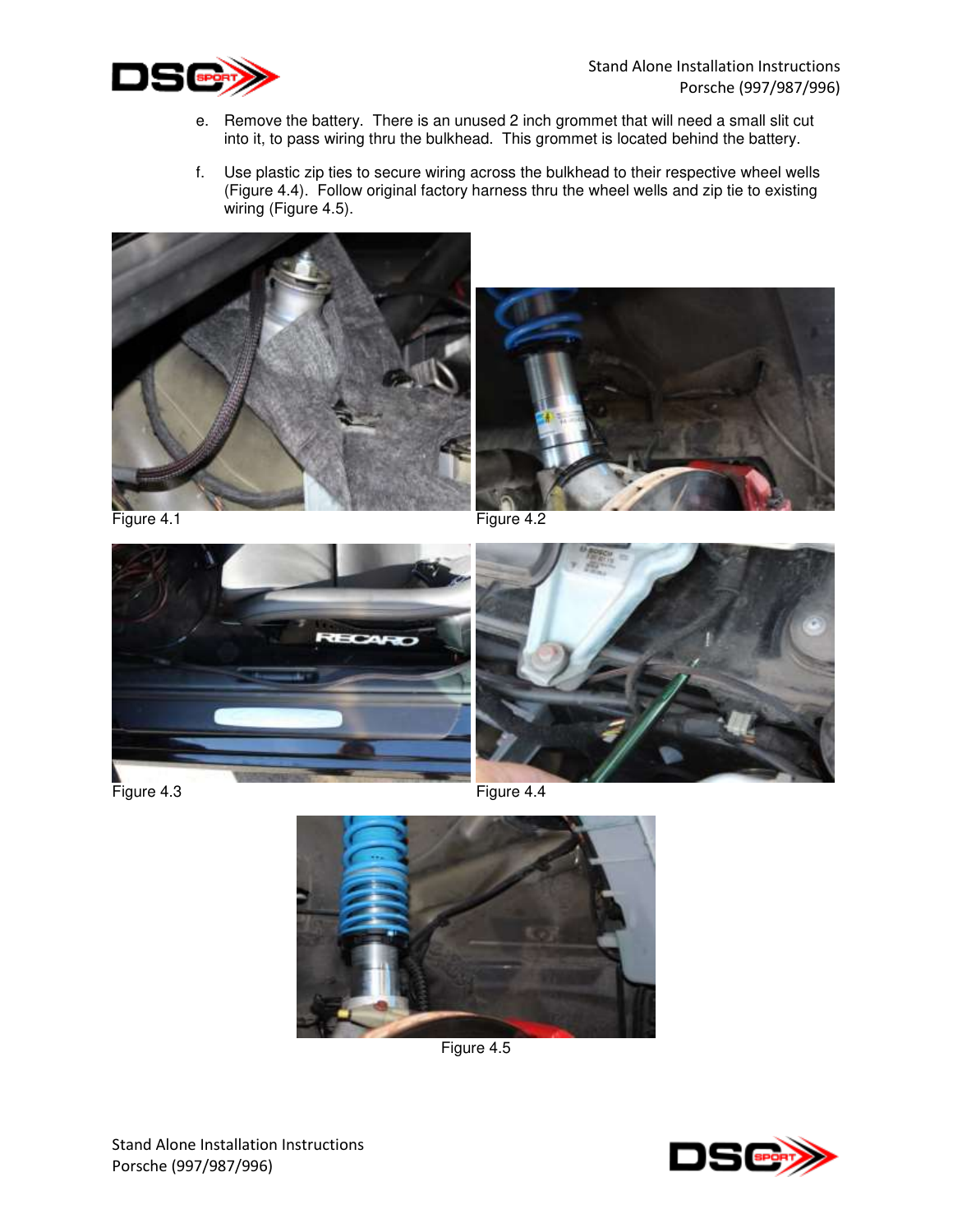

## **V. Factory Switch Panel**

- a. Put the vehicle in neutral and engage the emergency brake.
- b. Remove negative battery cable from negative battery post.
- c. Remove hidden T30 fastener holding small carpeted piece in left and right footwell to access (2) T20 fasteners holding leather covered center console covers in place.
- d. Remove center console side covers (Figures 5.1 and 5.2).



Figure 5.1 Figure 5.2

- e.
	- **PDK** With transmission in neutral, twist the bottom of the shifter counter-clockwise (Figure 5.3)
		- i. **TIP**: Cover lower section with a paper towel if you need to use channel locks to twist locking mechanism.

#### g. **Manual**

- i. Put transmission in neutral and use plastic pry tool to separate shifter boot from transmission console cover.
- h. Pry upward to separate black trim piece from silver trim tunnel surround (Figure 5.4)
- i. Remove (4) T20 fasteners holding down silver trim.
- j. Remove (2) T20 fasteners from cubby just under switch and remove cubby and switch together (Figure 5.5).
- k. Press release tab and disconnect connector with red housing from switch plate.
- l. Cut zip tie off connector and release housing by pushing in black locking tab using a small flathead screwdriver (Figure 5.6).
- m. You will be using positions 6 and 8 of this connector. Positions are marked on connector.
- n. You will need wire pins that fit this connector. The part number of the combined switch is 99761312900. You will need 2 pins that fit the red connector that feeds the switch (they should come with about 8 inches of wire attached to the pins). (Source from Porsche).
- o. Reinstall connector into red housing and replace zip tie. Reinstall connector to combined switch.
- p. DSC switch loom is then fed up thru the center console to the opening where the combined switch was.
- q. Cut the center 2 wires 1 inch from the brown DSC switch connector (white and brown) (Figure 5.7).
- r. These wires are then connected to the 2 tails coming from the red connector (Pic8).